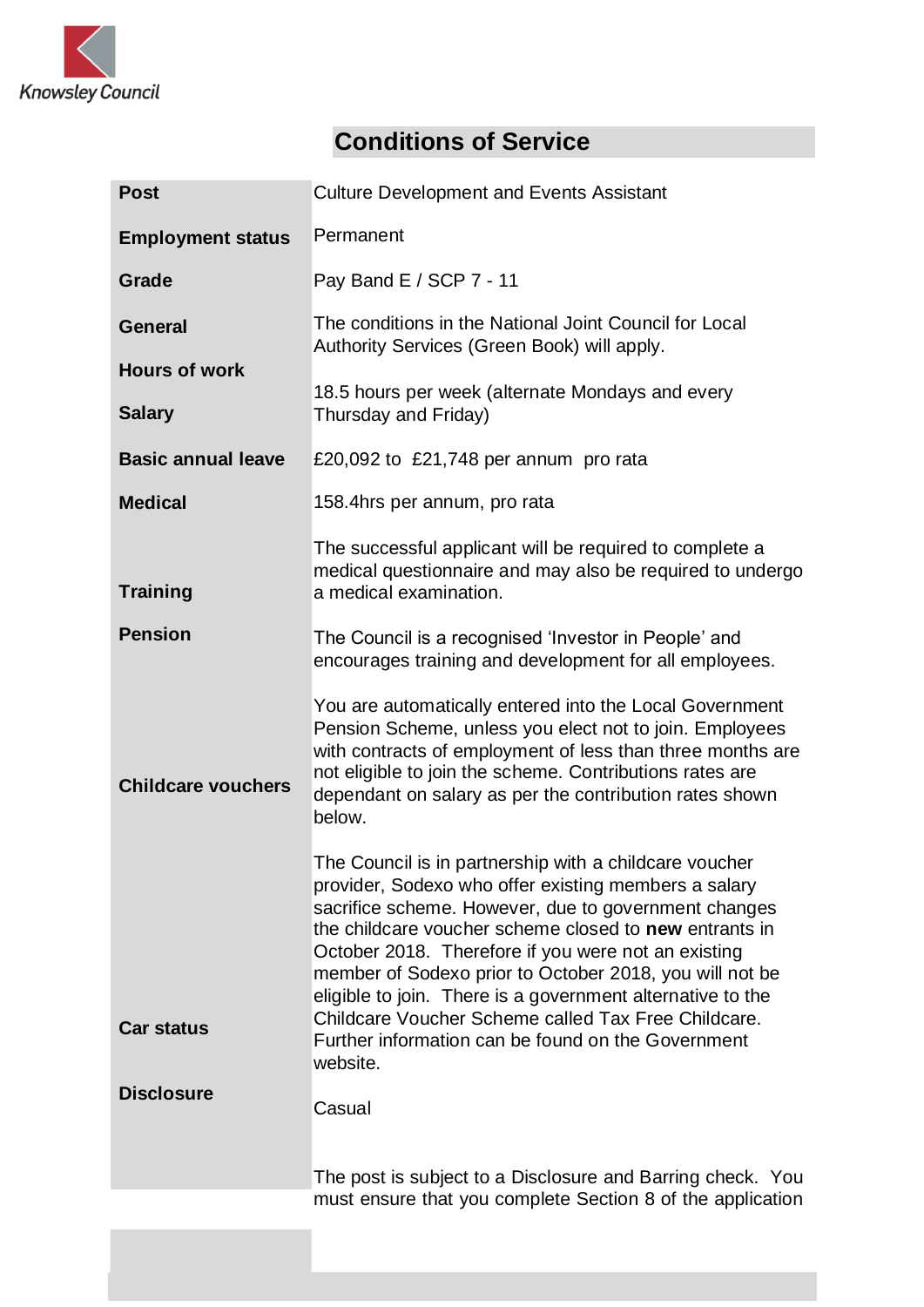

form. If you fail to do so your application will not be considered. Having a criminal record will not necessarily prevent you from being appointed to the post.

## **Pension contribution rates**

The table below sets out the contribution bands which will be effective from 1 April 2020. These are based on the pay bands for **2020/2021**, with the result rounded down to the nearest £100.

|                         | <b>Pensionable</b>              | <b>Main</b><br><b>Section</b>       | 50/50                               |  |
|-------------------------|---------------------------------|-------------------------------------|-------------------------------------|--|
|                         | Pay for an<br><b>Employment</b> | <b>Gross</b><br><b>Contribution</b> | <b>Gross</b><br><b>Contribution</b> |  |
| 1                       | £0 - £14,600                    | 5.50%                               | 2.75%                               |  |
|                         |                                 |                                     |                                     |  |
| $\overline{2}$          | £14,601 -<br>£22,800            | 5.80%                               | 2.90%                               |  |
|                         |                                 |                                     |                                     |  |
| 3                       | £22,801 -<br>£37,100            | 6.50%                               | 3.25%                               |  |
|                         |                                 |                                     |                                     |  |
| $\overline{\mathbf{4}}$ | £37,101 -<br>£46,900            | 6.80%                               | 3.40%                               |  |
|                         |                                 |                                     |                                     |  |
| 5                       | £46,901 -<br>£65,600            | 8.50%                               | 4.25%                               |  |
|                         |                                 |                                     |                                     |  |
| 6                       | £65,601 -<br>£93,000            | 9.90%                               | 4.95%                               |  |
|                         |                                 |                                     |                                     |  |
| $\overline{7}$          | £93,001 -<br>£109,500           | 10.50%                              | 5.25%                               |  |
|                         |                                 |                                     |                                     |  |
| 8                       | £109,501-<br>£164,200           | 11.40%                              | 5.70%                               |  |
|                         |                                 |                                     |                                     |  |
| 9                       | £164,201 or<br>more             | 12.50%                              | 6.25%                               |  |

The pay ranges in the **Contribution rate** column of the table is increased on the 1st of April each year by applying the rate of pension increase applied to public sector pensions on the 1st of April that year and rounded down to the nearest £100.

If an active member has a permanent material change to his or her terms and conditions of employment which affects his or her pensionable pay, the employer